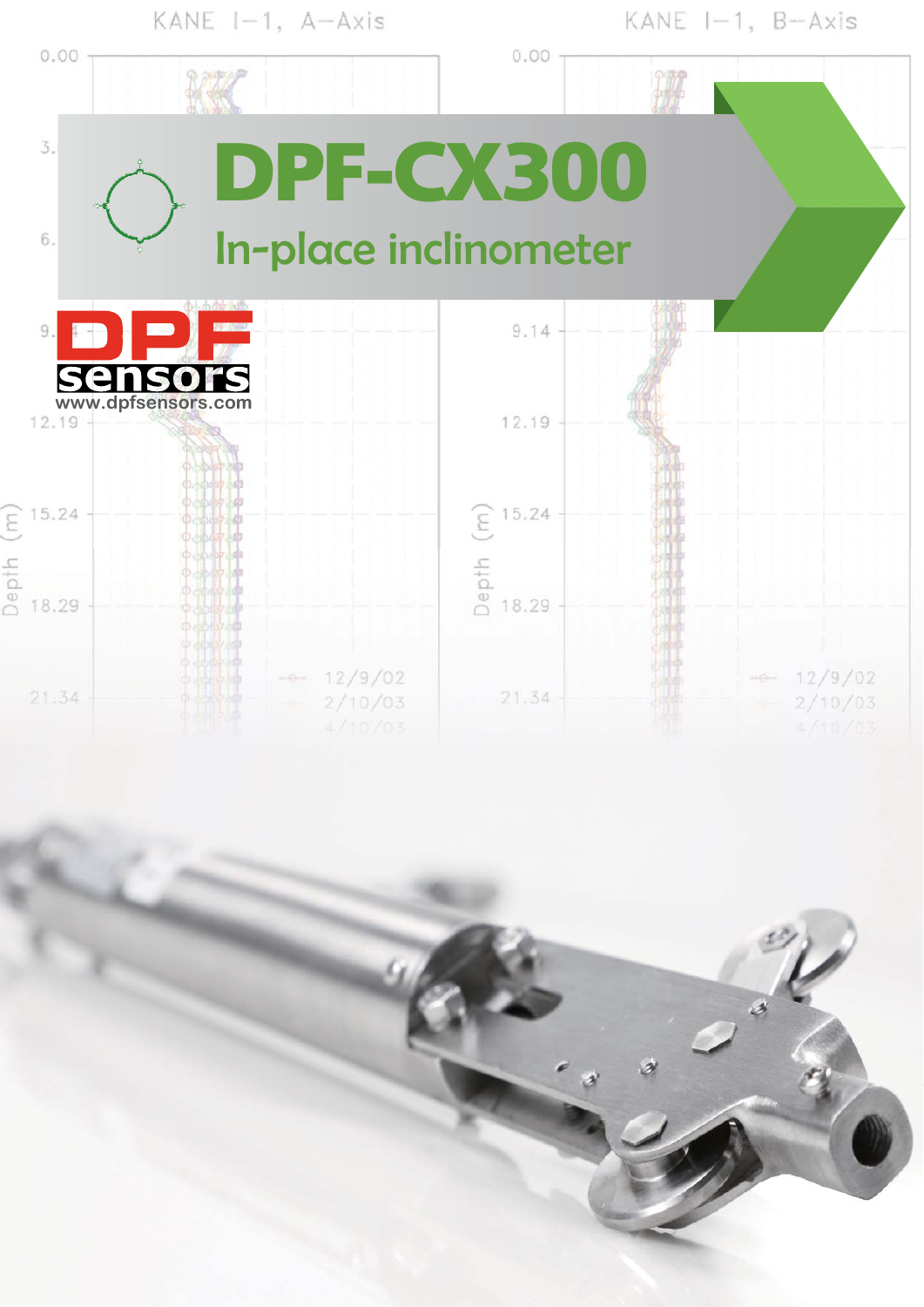| Product Model:<br>DPF-CX300<br>Measuring Range : $\pm 15^{\circ}$ ( $\pm 30^{\circ}$ )<br>Output :<br><b>RS485</b><br>Power:<br>Voltage(8-30V)<br>Repeatability:<br>±0.003°<br>Accuracy : 0.001°-0.005° |
|---------------------------------------------------------------------------------------------------------------------------------------------------------------------------------------------------------|
|                                                                                                                                                                                                         |
|                                                                                                                                                                                                         |
|                                                                                                                                                                                                         |
|                                                                                                                                                                                                         |
|                                                                                                                                                                                                         |
|                                                                                                                                                                                                         |
| Application :<br>Geotechnical                                                                                                                                                                           |
| IP Degree :<br><b>IP68</b>                                                                                                                                                                              |
|                                                                                                                                                                                                         |

DPF-CX300 in-place inclinometer system is a high-precision monitoring system developed by Shanghai Electronic Technology. It is wide range measurement, stable performance, solid and easy maintenance.

The sensor probe of it has a maximum measuring range of  $\pm$  30 degrees. It is suitable for geological monitoring, construction, civil engineering and other similar safety monitoring application.

|                      | Technical Parameters (at 25°C) |         |                |       |                           |  |  |  |
|----------------------|--------------------------------|---------|----------------|-------|---------------------------|--|--|--|
| Item                 | <b>Test Condition</b>          | Min     | <b>Type</b>    | Max   | Unit                      |  |  |  |
| Power supply         | <b>DC</b>                      | $\circ$ | 24             | 30    | $\mathsf{V}$              |  |  |  |
| Quiescent current    | $VCC = 24.00V$                 |         | 5              | 10    | mA                        |  |  |  |
| Work temp            |                                | $-30$   | $\overline{0}$ | $+80$ | $^{\circ}$ C              |  |  |  |
| Total range          | Dual-axis                      |         | ±30            |       | $\circ$                   |  |  |  |
| <b>Resolution (1</b> |                                |         | 0.001          |       | $\circ$                   |  |  |  |
| Accuracy(2           | $-15^{\circ}$ ~ +15°           |         | ±0.005         | ±0.01 | $\circ$                   |  |  |  |
|                      | $-30^{\circ}$ $- +30^{\circ}$  |         | ±0.01          | ±0.02 | $\circ$                   |  |  |  |
| Zero temp drift (3)  | $-20 - +60 °C$                 |         | ±0.002         |       | $^{\circ}$ / $^{\circ}$ C |  |  |  |
|                      |                                |         |                | ±0.1  | $\circ$                   |  |  |  |
| Storage temp         |                                | $-30$   |                | $+80$ | °€                        |  |  |  |
| IP grade             | Water depth of 100m            |         | <b>IP68</b>    |       |                           |  |  |  |

(1: Resolution is the smallest angle that can be detected by the inclinometer sensor.<br>(2: Accuracy is the differences between the real angle value and the measured value in total range.<br>(3: At room environment, with fixed

## **Housing Size (unit: mm) & Measurement**

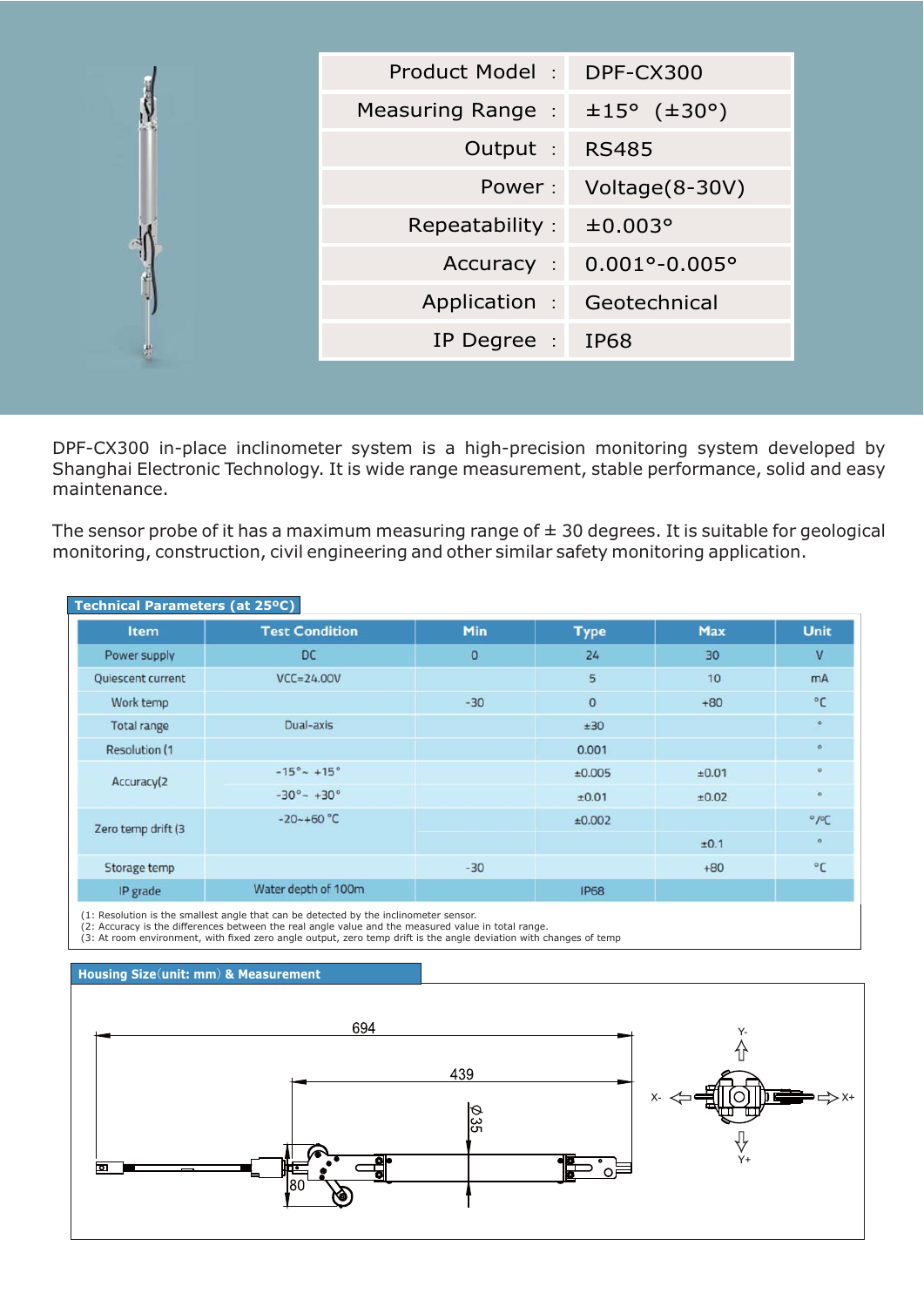

# High Precision

Our in-place clinometer accuracy reaches 0.01 degree. We have tilt angle platform with accuracy 0.003 degree to calibrate our inclinometer. Ensure each product satisfy the accuracy in specification.

### High level waterproof

Each inclinometer sensor probe must be strictly tested under 120 meters depth water pressure for 12 hours. Make sure all sensor probes fulfill IP 68 waterproof level.

#### High reliability

Aging test is strictly performed for the PCB of in-place inclinometer. Keep it in aging test box with 85 ºC temperature for 6 hours to ensure high reliability.

#### Excellent process

All components of sensor probe are high strength stainless steel. Every detail is carefully designed to ensure durability.

#### Freely customized length

There are three standard length of sensor probe unit, i.e. 1 m, 2 m, 3 m, for your selection. If these are all not suitable, we could customize the length of sensor unit as you request.